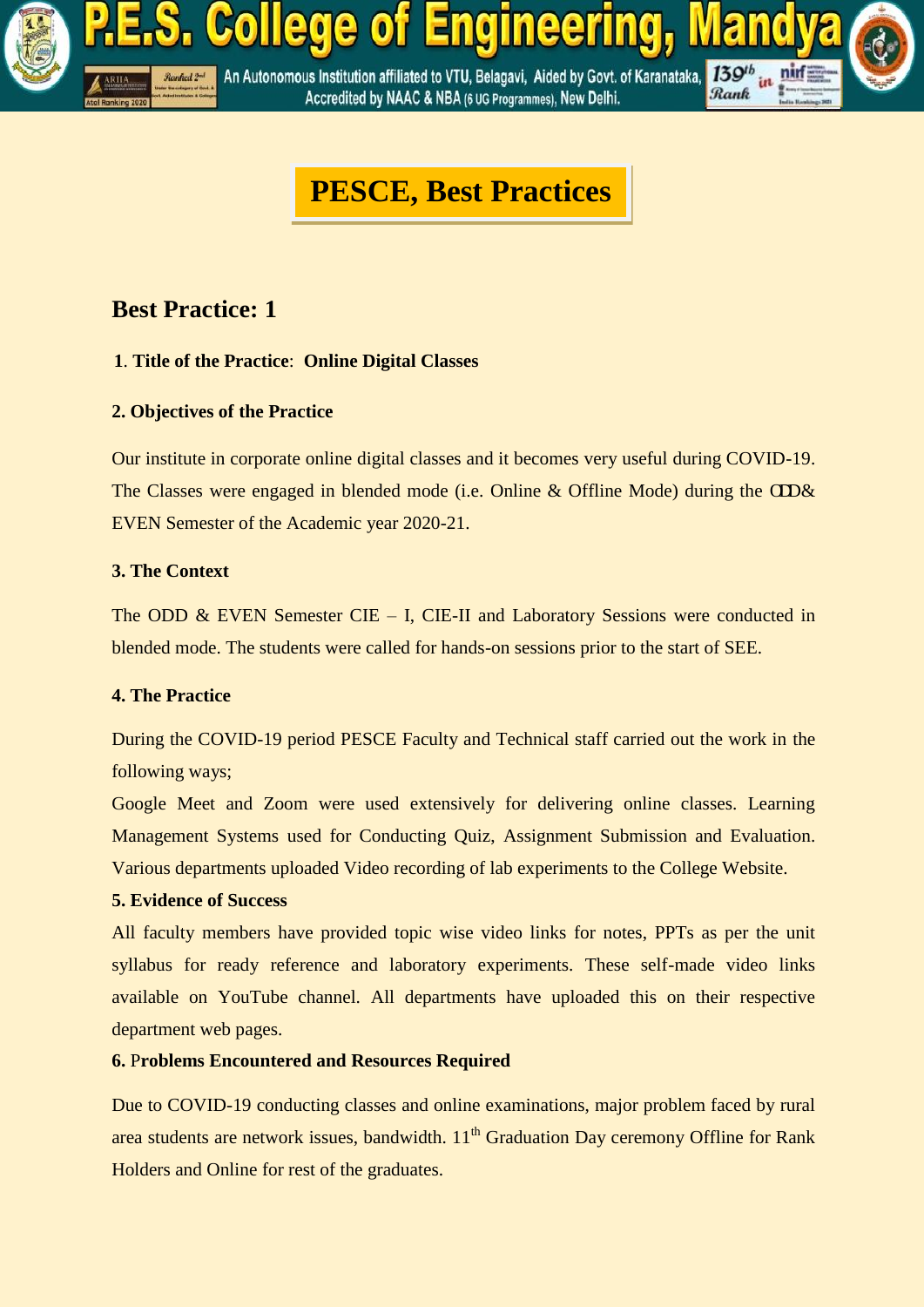

## **Best Practice: 2**

## **1. Title of the Practice**: **Social Concern Activities**

## **2. Objectives of the Practice**

The PESCE is committed to help and support the Government and District administration in the fight against COVID-19.

## **3. The Context**

Institute follows Standard Operating Procedure (SOP) given by the Government in the COVID-19, focus on daily wage-earners, the urban poor, under privileged and other vulnerable groups

## **4. The Practice**

Our institution initiated various ways and means of societal contribution as follows:

- A day Salary donated to Karnataka Chief Minister's relief fund
- 20 multi parameter ICU monitors are donated to Mandya Institute of Medical Sciences (MIMS)
- Food was distributed to poor/underprivileged people
- Hand Sanitizer, Bio-Soap and Liquid Hand wash were distributed to traffic wardens, Ashaworkers, Poura karmikas of Municipal office, Mandya city etc.
- **5. Evidence of Success**

**[https://drive.google.com/file/d/1sUPN-](https://drive.google.com/file/d/1sUPN-_66Y6FHCoxp03cfhun_x9qZu9p7/view?usp=sharing)**

**[\\_66Y6FHCoxp03cfhun\\_x9qZu9p7/view?usp=sharing](https://drive.google.com/file/d/1sUPN-_66Y6FHCoxp03cfhun_x9qZu9p7/view?usp=sharing)**

### **6. Problems Encountered and Resources Required**

In COVID-19 period, social distancing rules were disproportionately affecting migrant workers, daily wage-earners and urban poor. Due to loss of income these peoples not able to buy basic essentials and left many helpless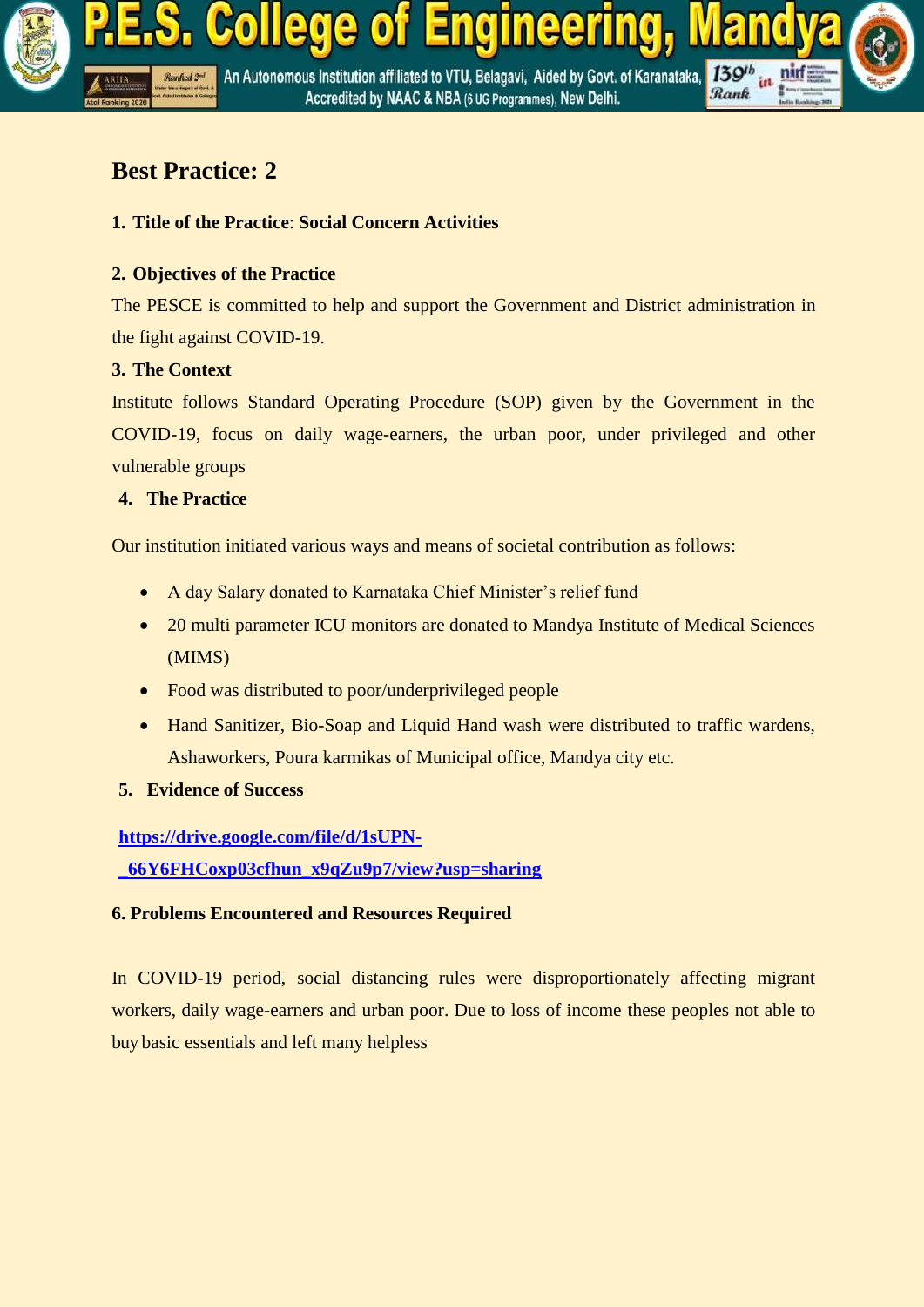

## **Best Practice: 3**

- **1. Title of the Practice**: **Initiative at the PESCE**
- **2**. **Objectives of the Practice:** Promote / Initiations at PESCE as follows
	- a. Induction program
	- b. New Startup Facilities
	- c. SWAYAM and Coursera courses for students and faculties
	- d. Blood Donation Camp

### **3. The Context**

Induction Program for newly admitted students to feel comfortable at PESCE and prepare them for the new stage of their life. Encouraging students and faculties for new Start-ups and SWAYAM and Coursera courses. Regularly organize blood donation camps.

#### **4. The Practice**

Students are fully engaged in various activities of Orientation and Induction program. PESCE assist new start-ups for students and faculty for innovations in getting support from government, industries and reputed academic institutions around the world. The SWAYAM and Coursera courses introduced in curriculum. PESCE arrange blood donation camps for needy people of the society.

#### **5. Problems Encountered and Resources Required**

Newly admitted students comes from the urban or rural areas, they differ in many of the life skills and their abilities and thinking. They are facing the issues like hostel and settlements, pressures from peers and many related issues.